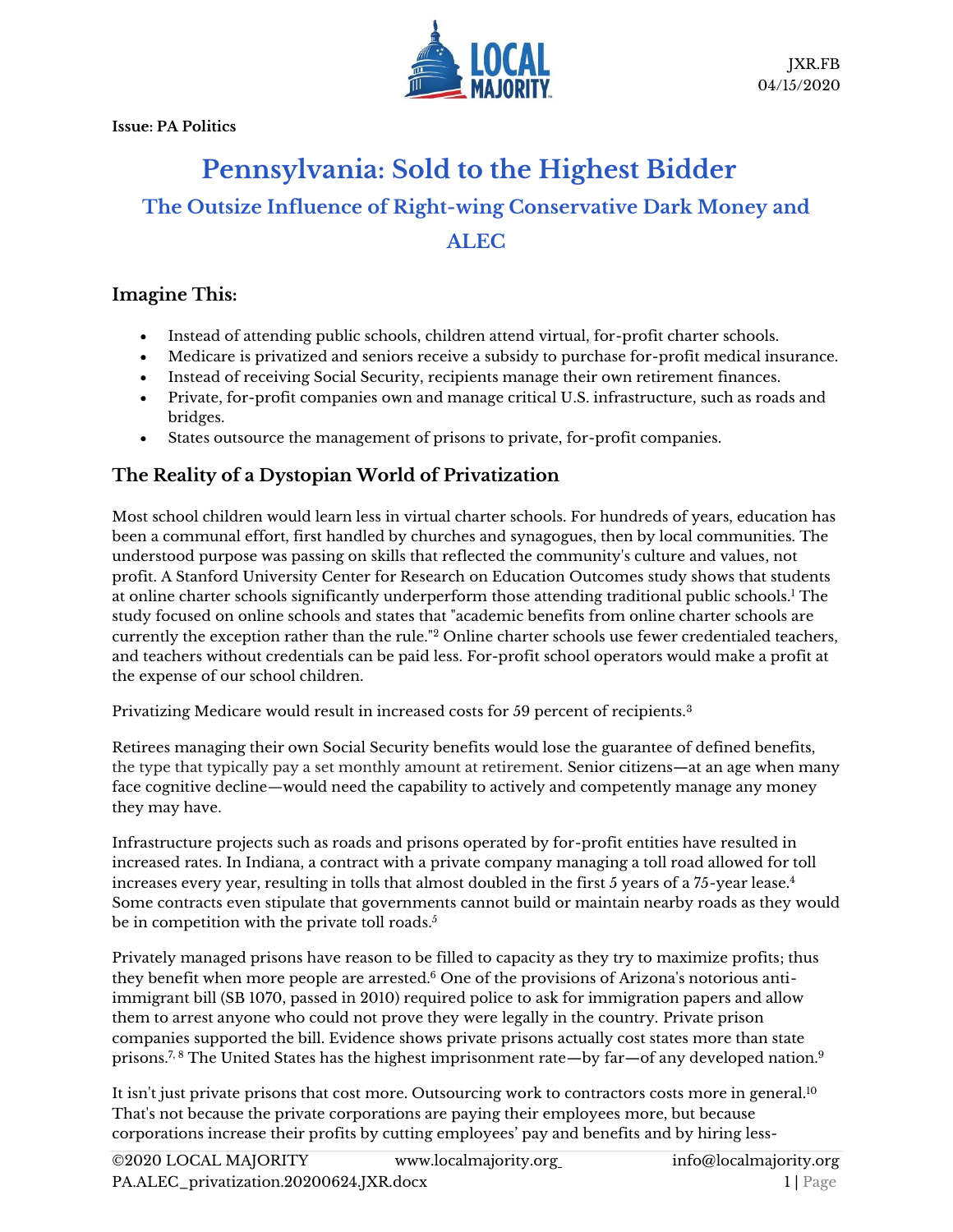

qualified people who usually earn less.<sup>11</sup> Oversight and accountability become additional victims when public services are privatized.

With such obvious shortcomings, why is there a push for this? While the profit motive for companies is clear, it is less clear why elected officials go along with this idea—until you realize that the politicians in support of it are receiving donations from corporate advocates of privatization.

## **How Corporate Interests Control National Policy to Society's Detriment**

The trend towards privatization comes from the outsized power that one constituency—business has in influencing legislation. Corporations don't necessarily consider the societal costs of their actions. Do we want businesses, whose overriding goal is profit, running our schools?

Turning public service into private profit is but one disquieting practice. Corporations can work to curtail civil rights. When businesses are able to pollute the environment, the costs—poorer health of the population and a degraded environment—are outsourced to the general public. We need a society that benefits the majority, not just some wealthy individuals and corporations.

This phenomenon—the enormous power of one constituency—plays out in two related ways. First, a national organization, called the American Legislative Exchange Council (commonly referred to as ALEC) has had a huge impact on new state laws. ALEC writes "model" legislation, which is then given to Republican state lawmakers who sponsor it. Nearly identical bills have been enacted in many different states.<sup>12</sup>

Second, outside interests affect local policy through "preemption." Preemption occurs when laws are passed at the state level—often with ALEC's input—to prevent cities from enacting their own ordinances. Preemption laws supported by conservatives often keep progressive cities from trying to solve problems not addressed at the state or national level. For instance, some cities have tried to address non-living wages by passing laws to increase the minimum wage. Republican-led state legislatures thwart these attempts with preemption laws. 13

## **About ALEC**

ALEC has been compared to a dating service for legislators and corporations: it matches up fullywritten legislation with legislators willing to sponsor the bills.<sup>14</sup> Although ALEC claims to be bipartisan, the vast majority of legislative members are Republicans. ALEC-drafted legislation seeks to increase business profits, weaken environmental protections, privatize public entities such as schools, prisons, and infrastructure, such as highways. Other legislation promotes conservative social causes.

Most ALEC funding comes from corporations, trade associations and conservative foundations. Entities controlled by the Koch family have been major donors, but many other right-wing groups also give substantial amounts.<sup>15</sup> (Note: David Koch died in August of 2019.) The Koch family, with a combined net worth of about \$99 billion in June of 2018, has long sought to weaken or eliminate industry regulations—particularly environmental rules, labor laws, and the social safety net.<sup>16, 17, 18</sup>

ALEC is very secretive. It does not reveal its entire membership, either corporate or legislative. Many legislators will not even acknowledge their membership or that they sponsor ALEC's legislation. Some legislators are known to be members of ALEC because of information leaked to the press or to groups such as Common Cause. (When this Local Majority paper was initially written in 2018, the ALEC website stated then that "a quarter of state legislators, one-fifth of the U.S. Congress, and seven sitting governors" are members.) As this paper is being updated in 2020, the ALEC website claims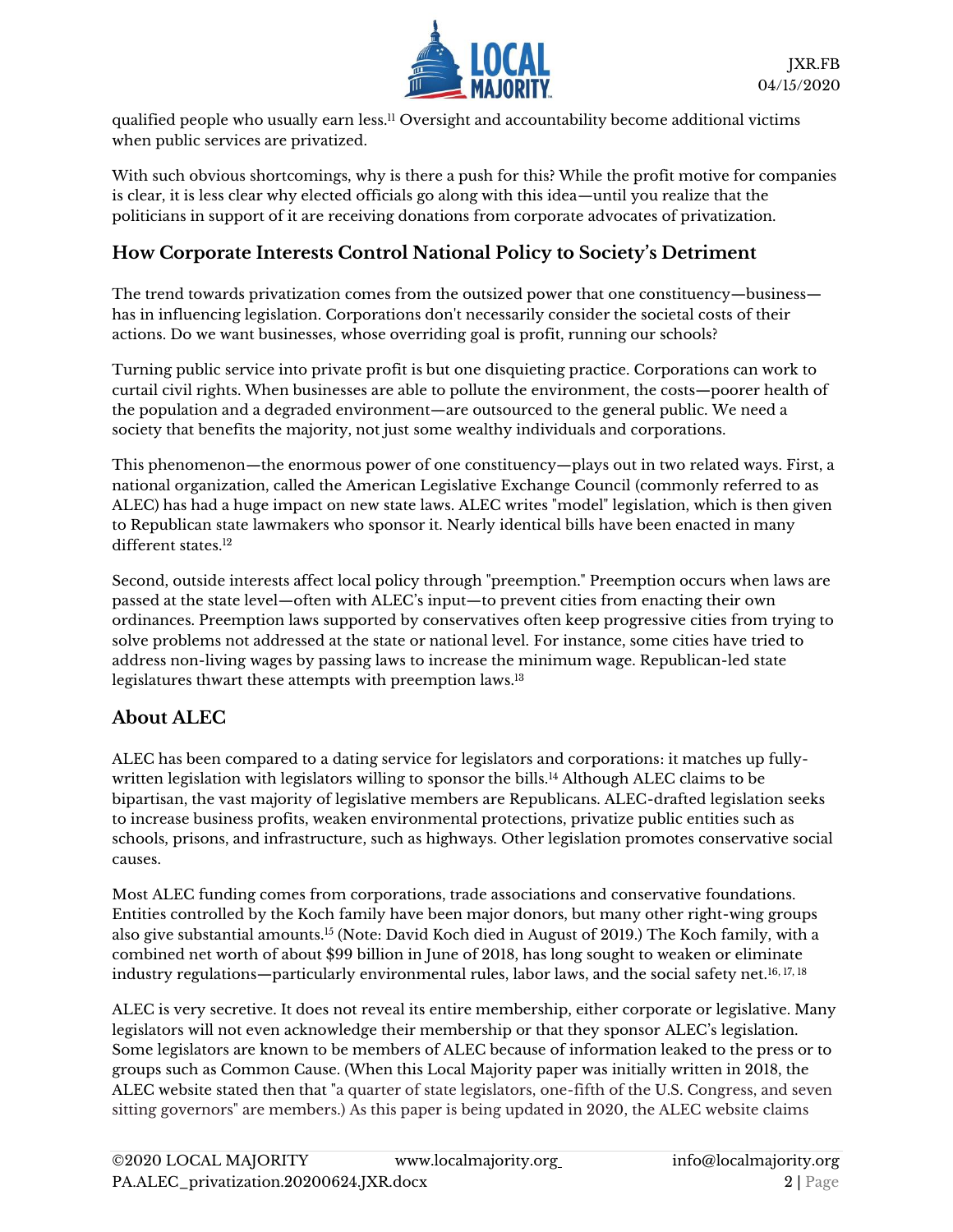

that almost a fourth of state legislators are members.<sup>19</sup> With 7,383 state legislators nationwide, this works out to nearly 2000 ALEC members in state houses.

Since legislators generally don't admit to sponsoring legislation provided by outside organizations, it can be hard to know when it happens. Sometimes it's obvious that bills were generated from a template when bills with very similar language appear in different states. Occasionally, legislators are outed when they fail to remove boilerplate language that identifies ALEC as the true author.

ALEC is registered as a  $501(c)(3)$  organization, the IRS designation for a tax-exempt charitable group. These are not allowed to lobby. But ALEC 's work is the essence of lobbying. At ALEC conferences, business and legislative members hash out details of bills. Some lawmakers have used taxpayer money to travel to their conferences, which are held at high-end resorts.<sup>20</sup> Activities for spouses and childcare are other perks. Not only does ALEC pay for these boondoggles, lawmakers often don't disclose these gifts. Since ALEC is tax-exempt, taxpayers are effectively subsidizing its lobbying.

A former Republican state senator from New Jersey, William Schluter, said about ALEC, "When you get right down to it, this is not different from lobbying. It is lobbying... Any kind of large organization that adds to public policy or has initiatives involving public policy should be disclosed—not only their name, but who is backing them."<sup>21</sup>

The vision of ALEC is to privatize almost all functions of government with the exception of national security—in particular, eliminating government's role in public education, infrastructure, Medicare, Social Security, and government-run prisons. Here is a sampling of what ALEC bills have done:

- $\bullet$  Limit consumer and worker rights<sup>22</sup>
- $\bullet$  Help protect businesses against lawsuits<sup>23</sup>
- Privatize public water and sewer systems $24$
- $\bullet$  Weaken unions<sup>25</sup>
- $\bullet$  Weaken environmental laws<sup>26</sup>
- Limit or prevent local governments from regulating pollutants and pesticides<sup>27</sup>
- Eliminate taxes such as the estate and capital gains taxes $^{28, 29}$
- Require identification to vote and other voter-suppression measures<sup>30</sup>
- $\bullet$  Enact state laws preempting local laws<sup>31</sup>
- Promote "stand your ground" gun laws $32$

# **ALEC Laws in Pennsylvania**

The secretiveness makes it difficult to know definitively which bills come from ALEC. However, in 2011, hundreds of ALEC model bills were leaked to the Center for Media and Democracy. Thus, much more is known about ALEC legislation from that time than in recent years. The alexexposed.org site for Pennsylvania has descriptions of several ALEC bills that were introduced in Pennsylvania in 2011.<sup>33</sup> The topics reflect ALEC's priorities: promoting deregulation, requiring identification to vote, and promoting medical insurance plans which do not meet the requirements of the Affordable Care Act. Sponsors of those ALEC bills who still serve in the House are Seth Grove (HD-196), Tina Picket (HD-110), Daryl Metcalfe (HD-12) and Stan Saylor (HD-94). All four are Republicans. Also, according to the Brookings Institution, a "Castle Doctrine" bill (the permission to use force against an intruder) modeled on ALEC legislation was passed in 2011.<sup>34</sup> The Appendix provides a list of Pennsylvania legislators known to be members of ALEC.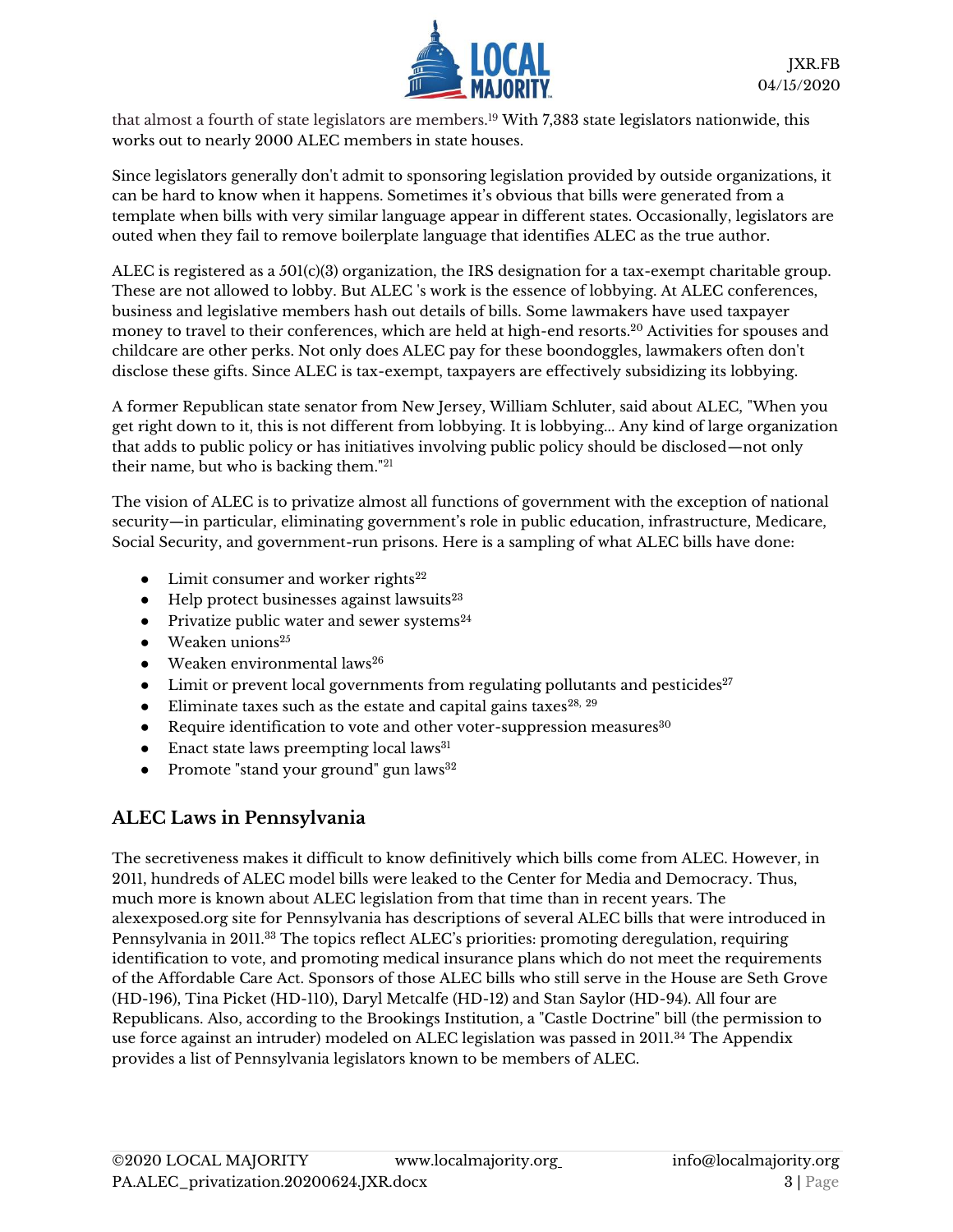

## **Preemption**

With inaction at the state and national level on problems facing their constituents, local officials have sought their own remedies, including laws that mandate higher minimum wages, paid sick leave, and more regular work schedules. These efforts are being thwarted by preemption laws passed at the state level which prevent municipalities from passing laws aiding the workers and citizens of a locality. State preemption laws are usually sponsored by Republican politicians to rein in progressive local leaders. Other preemption laws have prevented cities from prohibiting discrimination by businesses on religious grounds and from enacting local bans on fracking.

The ability of cities to pass local ordinances depends on both the state constitution and how cities are governed. Those cities governed by a home rule charter—which is like having its own local constitution—are more easily able to pass local ordinances. Philadelphia and Pittsburgh both have home rule charters, but even so are subjected to preemption laws passed in Harrisburg.  $^{\rm 35,\,36}$ 

Preemption laws drafted by ALEC essentially enable corporate interference in local affairs and can be considered anti-democratic. Conservatives often say they want to limit the role of government, and yet it is conservatives who want to use preemption to insert state government into local affairs.

### **Minimum Wage**

The wages of the vast majority of workers in the U.S. have been stagnant in terms of buying power since the 1970s. Yet worker productivity has steadily increased over that time. If the minimum wage had kept pace with increased productivity, it would have risen to about \$18/hour, instead of \$7.25, according to a 2015 article from the Economic Policy Institute.<sup>37</sup>

Because of the significantly higher cost of living in urban areas, stagnant wages have hit residents of metropolitan areas especially hard. This explains the impetus of cities to increase the minimum wage. While minimum hourly wages have increased to \$13.25 for employees and contractors for the city of Philadelphia, the minimum wage for other workers remains at the state and national rate of \$7.25 per hour. Philadelphia is prevented from raising local minimum wages for all workers because of a preemption clause in the minimum wage bill passed 2006. 38

All states surrounding Pennsylvania have higher hourly minimum wages. To be competitive, the state minimum wage must be high enough to lure workers who otherwise would find jobs in nearby states. Numerous bills to increase the minimum wage have been sponsored by Democrats, only to die in Republican-controlled committees. In 2019, three bills (SB 12, HB 405 and SB 79) to raise the minimum wage were introduced, but none have passed as of this writing.

#### **Paid Sick Leave**

There is no state or national requirement that employers offer paid sick leave, but both Philadelphia and Pittsburgh have ordinances requiring many businesses to provide it. Republican Seth Grove (HD-196), who is also the Pennsylvania ALEC chair, has sponsored a bill (HB 861) that would prevent localities from passing paid sick leave ordinances. Not only that, this bill would dismantle the paid sick leave requirements already enacted by Philadelphia and Pittsburgh.<sup>39</sup> The Pennsylvania Supreme Court ruled in 2019 that Pittsburgh does have the authority to enact ordinances requiring that businesses offer paid sick leave to employees.40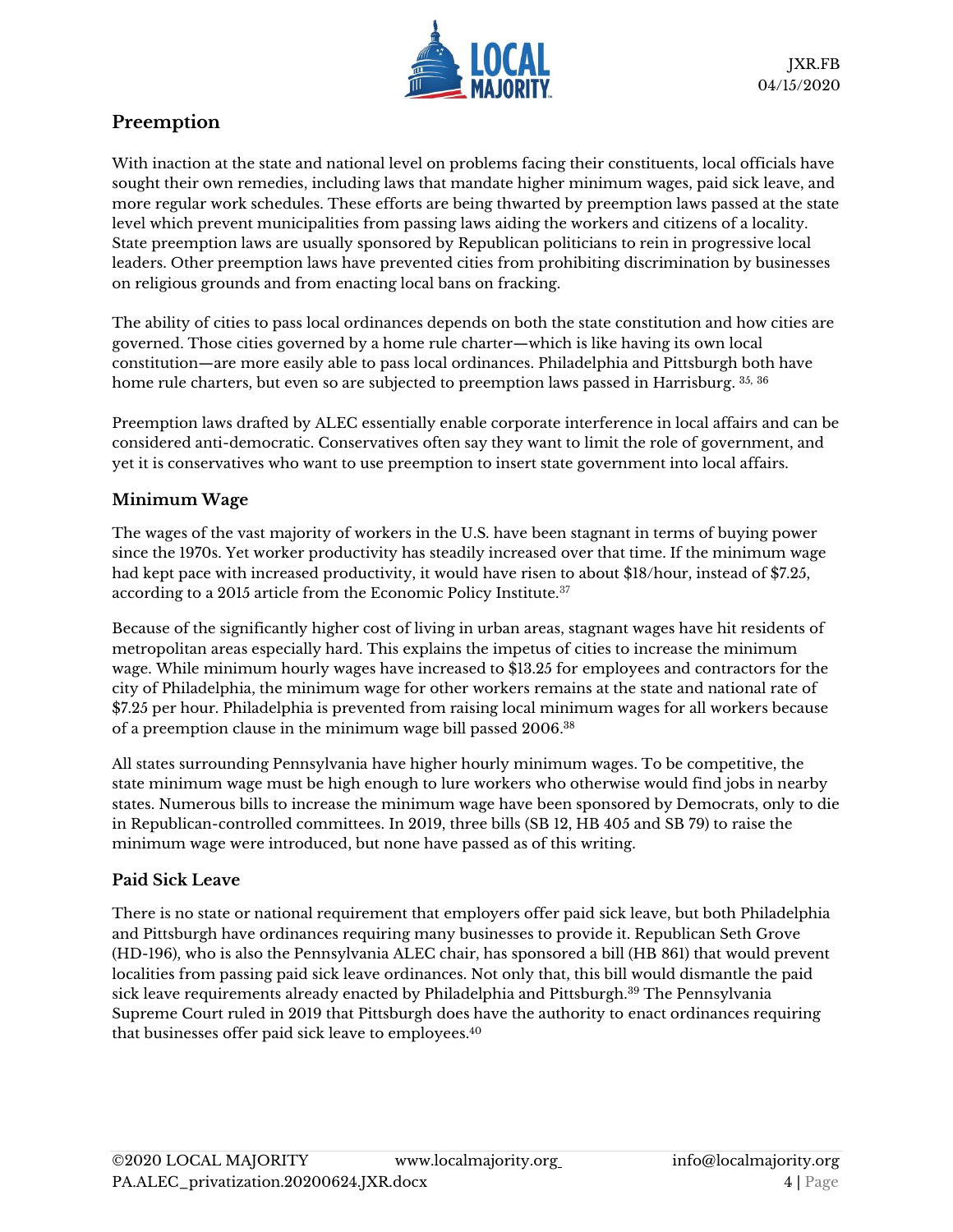

#### **Gun Regulations**

Until fairly recently, rural and densely populated urban areas of the country had different regulations regarding guns. In recent times, there has been tension between cities and states regarding gun rights. Cities try to regulate guns, prompting state lawmakers to pass preemption laws. This is made more complicated by the home charter status of many cities, including Philadelphia and Pittsburgh, which does give them more leeway in the type of ordinances they can pass. Although Pennsylvania cities do attempt to enact common-sense gun ordinances, gun preemption laws in Pennsylvania have thwarted these efforts to combat gun violence.

In April 2019, a very punitive preemption bill, SB 531, passed out of committee on a party-line vote. This bill would do more than prohibit local governments from regulating firearms. According to Everytown for Gun Safety, this bill also "would allow out-of-state gun lobby groups to sue our cities for enacting or enforcing local gun laws." Not only that, taxpayers would pay the legal bills of the lobbyists, even if the cities won in court. <sup>41</sup> This bill was laid on the table (temporarily suspended consideration) on April 15, 2020.

# **Conclusion**

Many constituencies make up a community: individuals, neighborhood groups, businesses, congregations, schools, police, and workers. Their needs and desires must be balanced. Eleanor Roosevelt wrote, "America is not a pile of goods, more luxury, more comforts, a better telephone system, a greater number of cars. America is a dream of greater justice and opportunity for the average man and, if we cannot obtain it, all our other achievements amount to nothing." <sup>42</sup> Her vision is not shared by those seeking a society skewed towards corporations and the wealthy. This is not good for our society or our democracy.

When too much power is concentrated in the hands of a few, it weakens the normal checks and balances that a society needs to be fair. We should demand that our legislators represent us all. In a time of decreased social mobility and increased income inequality, do we really want laws—written by outsiders—that are tilted strongly in favor of corporations and against workers? Legislators should represent the interests of their entire community, not just a special few. However, the secrecy and lack of transparency, as exemplified by ALEC and its legislator members, prevents the public from knowing whose interests their legislators are actually representing. Anyone who cares about accountability, cost-effective management of public services, and equitable outcomes must ask Republican candidates where they stand on these issues.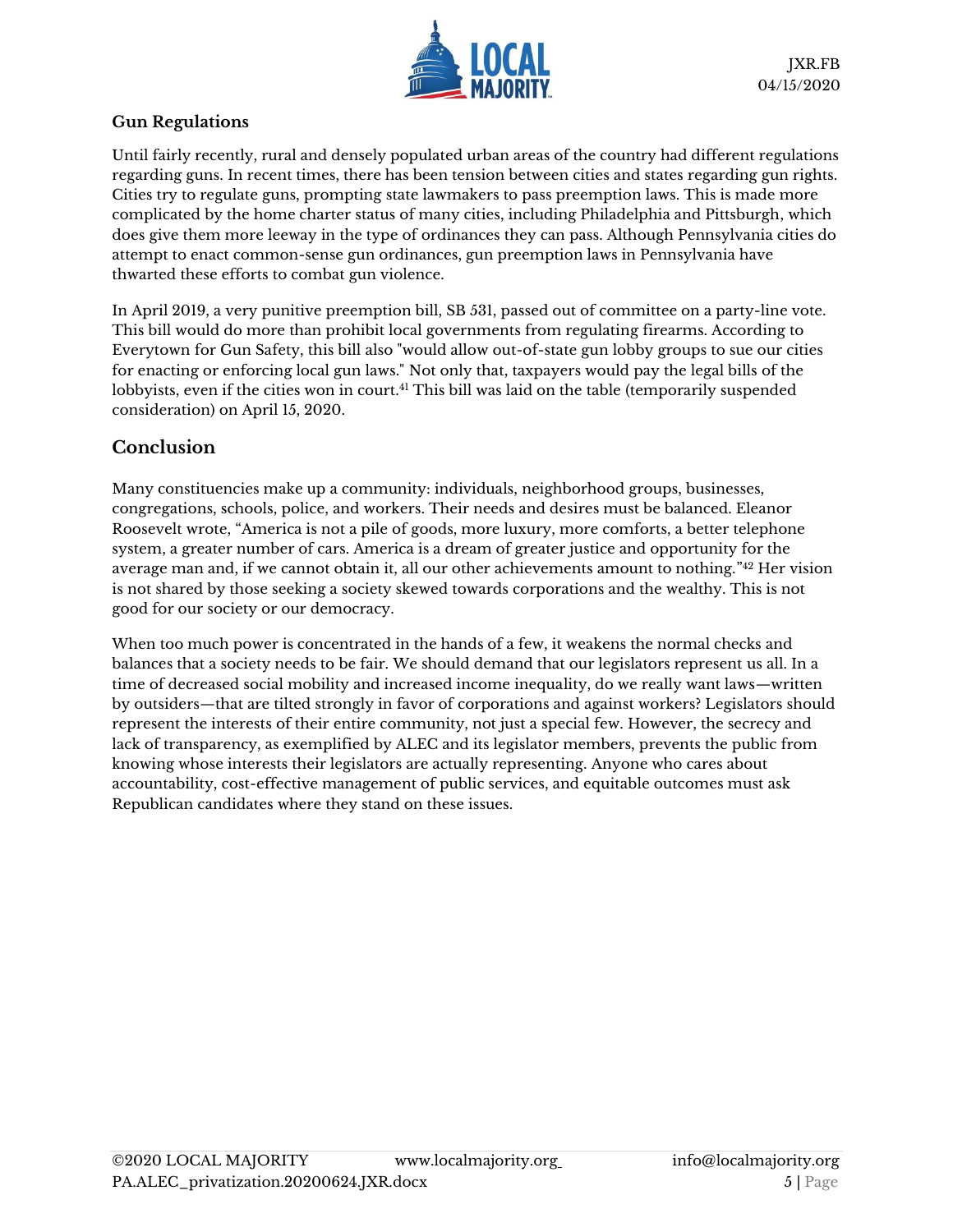

## **Appendix: Some Pennsylvania Members of ALEC**

The list of members, obtained at the four URLs below, may be incomplete as many ALEC members do not acknowledge being members.

[https://www.sourcewatch.org/index.php?title=Pennsylvania\\_ALEC\\_Politicians](https://www.sourcewatch.org/index.php?title=Pennsylvania_ALEC_Politicians) <https://documented.net/2018/03/revealed-names-alec-lobbyist-legislator-members/> <http://keystoneprogress.blogspot.com/2012/04/corporate-sponsors-quit-alec-keystone.html> <https://www.alec.org/about/state-chairs/>

#### **Current State House Representatives Known to be Members of ALEC**

|                  | <b>Party and District</b>                                 |
|------------------|-----------------------------------------------------------|
| R 160            |                                                           |
| R 117            |                                                           |
| R <sub>129</sub> |                                                           |
| R 187            |                                                           |
| R 88             |                                                           |
| R <sub>66</sub>  |                                                           |
| R 75             |                                                           |
| R <sub>196</sub> | State Chair                                               |
| R <sub>138</sub> |                                                           |
| R <sub>104</sub> |                                                           |
| R 26             |                                                           |
| R 124            |                                                           |
| R 12             |                                                           |
| R 57             | <b>State Chair</b>                                        |
| D 55             | Has been identified as a member but claims no affiliation |
| R 110            |                                                           |
| R 65             |                                                           |
| D 36             | Has been identified as a member but claims no affiliation |
| R <sub>101</sub> |                                                           |
| R 94             |                                                           |
| R 151            |                                                           |
| R 147            |                                                           |
| R 116            |                                                           |
| R 28             |                                                           |
| R 52             |                                                           |
|                  |                                                           |

#### **Current Pennsylvania Senators Known to be Members of ALEC**

| <b>Senate</b>        |                | <b>Party and District</b>                                 |
|----------------------|----------------|-----------------------------------------------------------|
| David Argall         | R 29           |                                                           |
| Lisa Baker           | R 20           |                                                           |
| Lisa Boscala         | D 18           |                                                           |
| Patrick Browne       | R 16           |                                                           |
| Jacob Corman         | R 34           |                                                           |
| Scott Hutchinson     | R 21           |                                                           |
| Thomas Killion       | R 9            |                                                           |
| <b>Scott Martin</b>  | R 13           |                                                           |
| Robert Mensch        | R 24           |                                                           |
| Kristin Phillip-Hill | R 28           | State Chair                                               |
| Anthony Williams     | D <sub>8</sub> | Has been identified as a member but claims no affiliation |